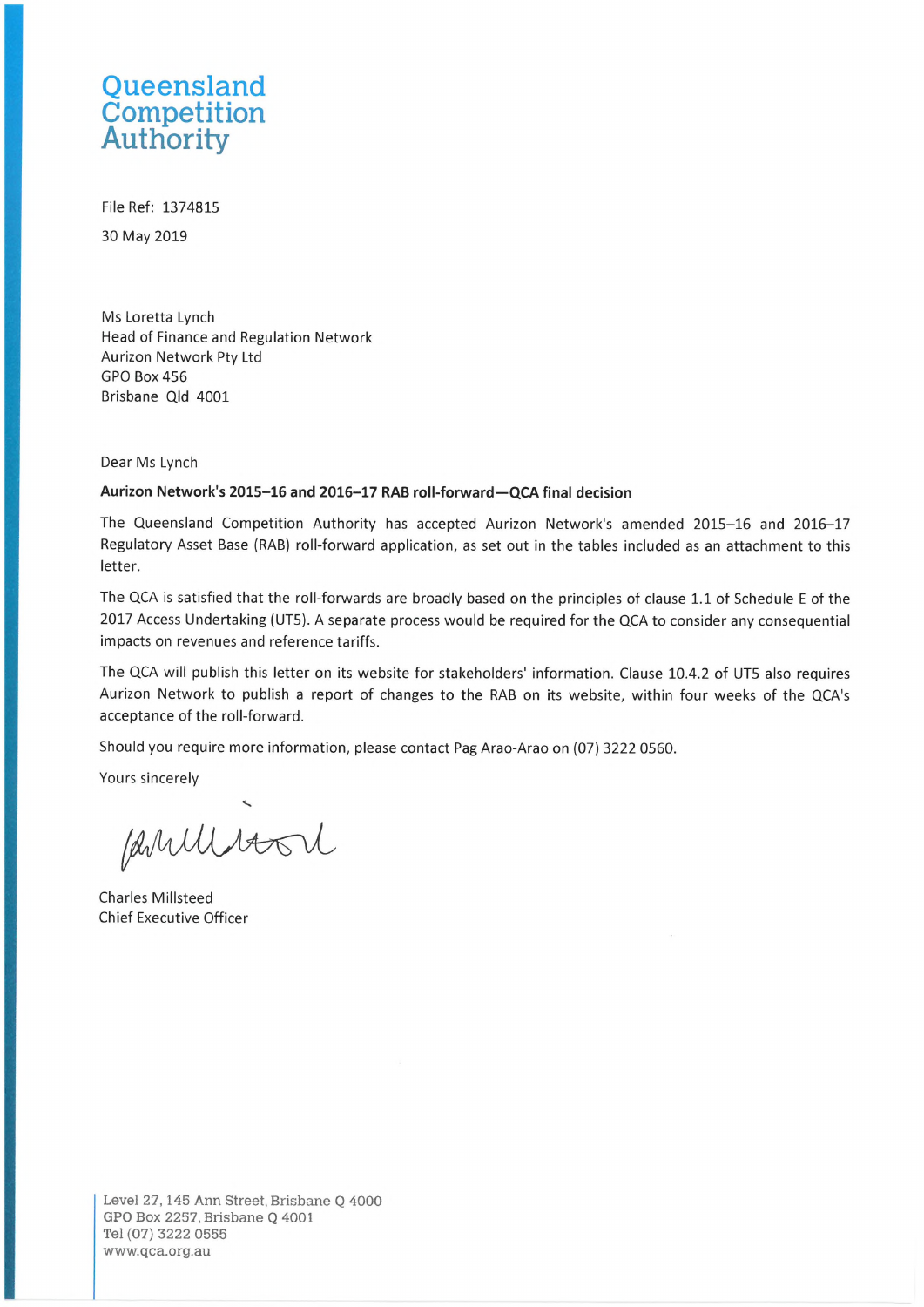|                   | Goonyella (inc<br>Midlemount, Hail<br>Creek and<br>Vermont) | <b>Blackwater (inc</b><br><b>WIRP excl</b><br><b>Rolleston and</b><br>Minerva) | <b>Rolleston</b> (inc<br>WIRP) | Minerva      | <b>Moura (inc WIRP</b><br>Moura) | <b>Newlands (inc</b><br>NAPE) | GAPE (inc GSE,<br><b>Byerwen GAPE and</b><br><b>Byerwen NAPE)</b> | Total           |
|-------------------|-------------------------------------------------------------|--------------------------------------------------------------------------------|--------------------------------|--------------|----------------------------------|-------------------------------|-------------------------------------------------------------------|-----------------|
| Non-electric      |                                                             |                                                                                |                                |              |                                  |                               |                                                                   |                 |
| Opening           | \$1,501,272,232                                             | \$1,296,909,846                                                                | \$525,510,223                  | \$66,166,277 | \$267,609,248                    | \$282,990,480                 | \$1,081,957,792                                                   | \$5,022,416,097 |
| Capex             | \$71,991,987                                                | \$228,524,243                                                                  | \$238,011,676                  | \$0          | \$36,082,364                     | \$15,159,811                  | $-534,442$                                                        | \$589,735,639   |
| Plus inflation    | \$23,437,828                                                | \$26,215,869                                                                   | \$18,629,729                   | \$985,717    | \$6,971,859                      | \$9,858,191                   | \$27,124,882                                                      | \$113,224,075   |
| Less depreciation | \$96,087,422                                                | \$87,290,886                                                                   | \$36,188,598                   | \$3,460,275  | \$11,665,989                     | \$11,551,375                  | \$57,736,766                                                      | \$303,981,309   |
| Less Disposals    | \$0                                                         | \$0                                                                            | \$0                            | \$0          | \$0                              | \$0                           | \$0                                                               | \$0             |
| Closing           | \$1,500,614,625                                             | \$1,464,359,073                                                                | \$745,963,030                  | \$63,691,720 | \$298,997,482                    | \$296,457,107                 | \$1,051,311,467                                                   | \$5,421,394,502 |
|                   |                                                             |                                                                                |                                |              |                                  |                               |                                                                   |                 |
| Electric          |                                                             |                                                                                |                                |              |                                  |                               |                                                                   |                 |
| Opening           | \$221,639,285                                               | \$255,576,343                                                                  | \$21,829,510                   |              |                                  |                               | \$4,168,351                                                       | \$503,213,488   |
| Capex             | \$63,634,634                                                | \$29,841,251                                                                   | \$173,880,984                  |              |                                  |                               | \$0                                                               | \$267,356,869   |
| Plus inflation    | \$4,249,891                                                 | \$4,746,131                                                                    | \$3,661,040                    |              |                                  |                               | \$62,098                                                          | \$12,719,161    |
| Less depreciation | \$25,632,046                                                | \$28,854,322                                                                   | \$9,307,101                    |              |                                  |                               | \$235,307                                                         | \$64,028,776    |
| Less disposals    | \$0                                                         | \$0                                                                            | \$0                            |              |                                  |                               | \$0                                                               | \$0             |
| Closing           | \$263,891,763                                               | \$261,309,403                                                                  | \$190,064,434                  |              |                                  |                               | \$3,995,142                                                       | \$719,260,742   |

## **Table 1 Aurizon Network's 2015-16 RAB roll-forward (\$, nominal)**